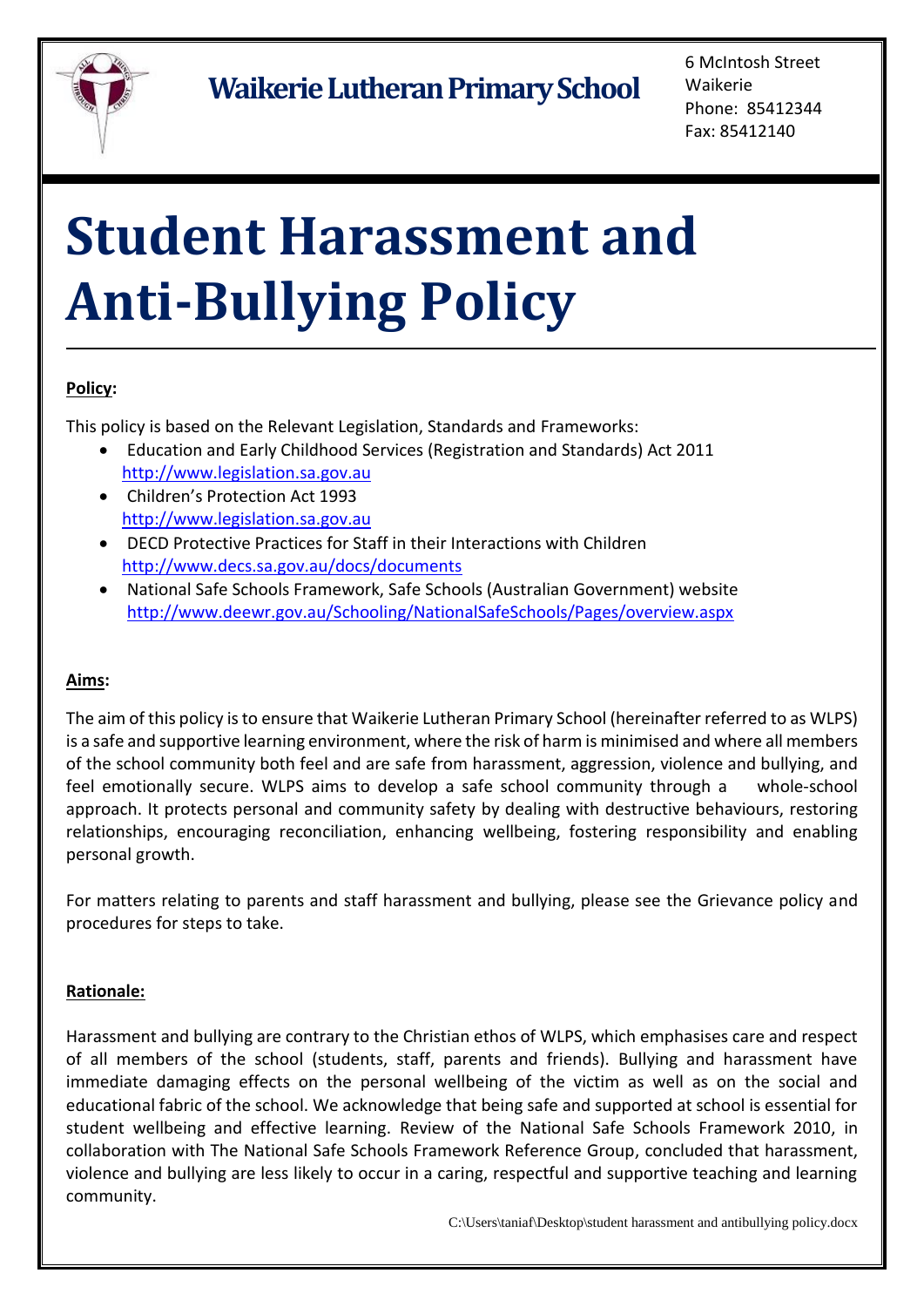For these reasons WLPS takes harassment and bullying very seriously and commits itself to programs and procedures designed to minimise their occurrence and deal effectively with them when they arise. We acknowledge and develop a shared understanding that all forms of bullying and harassment are unacceptable.

## **Objectives:**

- To create an awareness of what bullying is and ensure all school community members (students, staff, parents and volunteers) are aware of their responsibility in its prevention
- To develop and sustain a safe and supportive learning and teaching community which fulfils WLPS child protection responsibilities (see WLPS Child Protection policy)
- To encourage the active participation of all school community members in developing and maintaining a safe school community, where diversity is valued
- To provide a framework and guidance for parents for dealing with and reporting incidents of harassment and bullying
- To provide a framework and guidance for students to develop understanding and skills to keep themselves and others safe
- To guide staff and identify the responsibilities of school staff in relation to the implementation of the policy and the response and management of associated issues

#### **Definitions:**

**A safe and supportive school – '**In a safe and supportive school, the risk from all types of harm is minimised, diversity is valued and all members of the school community feel respected and included and can be confident that they will receive support in the face of any threats to their safety and wellbeing.' *National Safe Schools Framework, updated 2013, Education Services Australia.* 

**Children and students** - all learners enrolled in WLPS.

**Parent** – natural parents, legal guardians and caregivers.

**Harassment – is any type of conduct or behaviour towards another person which is offensive, humiliating, demeaning, derogatory or intimidating. Harassment can be verbal, physical, written or visual.**

**Bullying** – **is repeated verbal, physical, social or psychological behaviour that is harmful and involves the misuse of power by an individual or group towards one or more persons, leaving them feeling annoyed, uncomfortable, embarrassed or hurt.** *National Safe Schools Framework, updated 2013, Education Services Australia.* 

#### **Forms of Harassment and/or Bullying:**

**Harassment** can take many forms, including:

o making offensive comments, or jokes, about a person's religion, physical appearance, dress or private life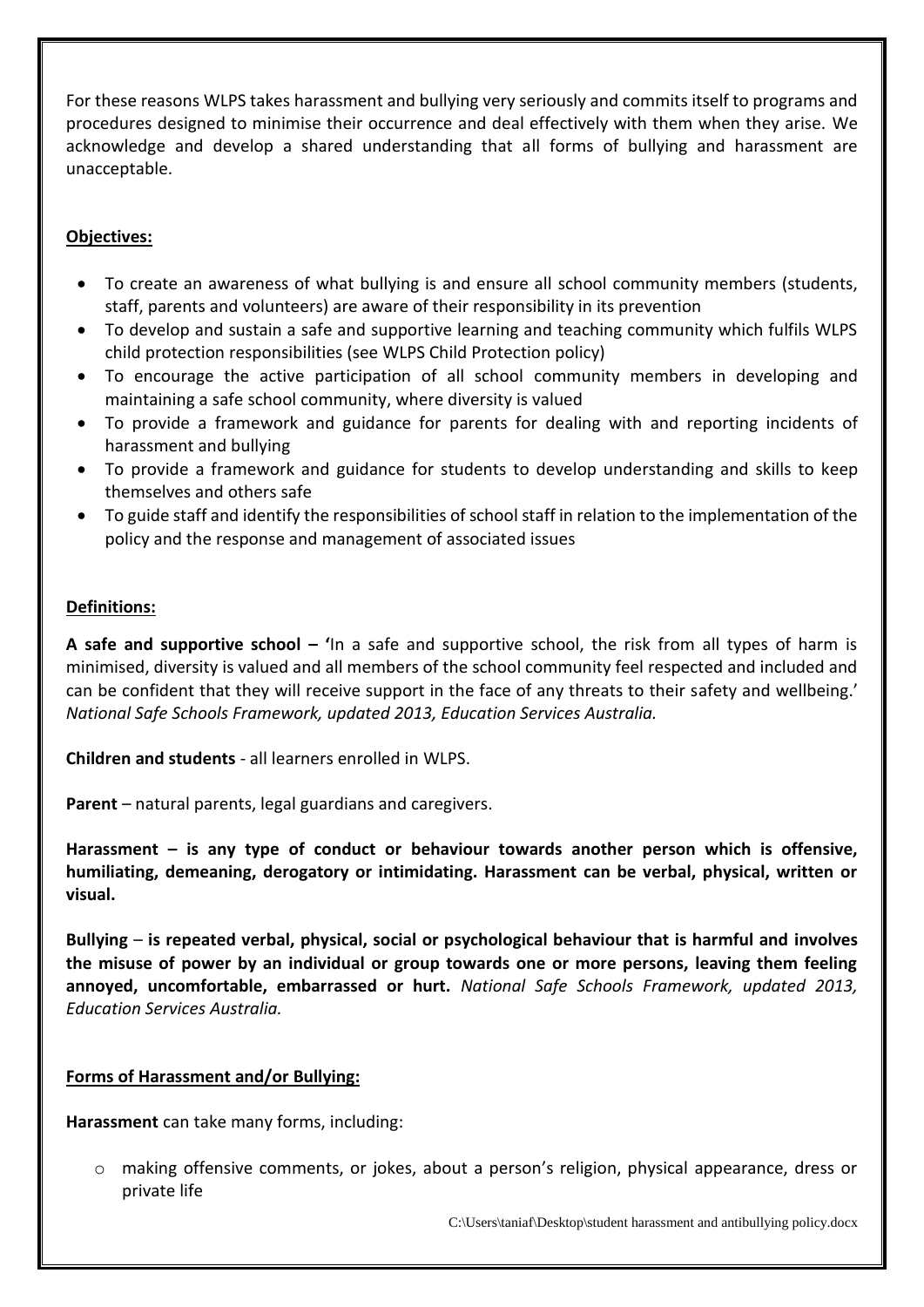- $\circ$  asking intrusive questions of a racial, religious or physical nature, or in relation to a disability
- o using technology to post inappropriate comments about a person's religion, physical appearance, dress or private life

**Bullying** is typically a combination of these forms and by this virtue can go undetected at school until teachers are notified.

There are also many distressing behaviours that are not regarded as bullying, even though they are unpleasant and often require intervention and management. These can include:

- o mutual conflict
- o social rejection
- o single episode acts of nastiness or meanness
- o random acts of aggression and intimidation

Harassment and/or bullying can be:

- **Physical** (causing physical harm: e.g., punching, kicking, fighting, damaging property, invading someone's personal space)
- **Verbal** (e.g., name-calling, teasing, spreading rumours, demeaning someone, swearing, using offensive language)
- **Non-verbal** (circulating inappropriate notes, drawings, making offensive gestures, laughing at the victim, engaging others in similar behaviour)

Non-verbal bullying could include power discrepancies.

Power discrepancies include:

- o differences in physical size and strength
- o strength of numbers
- $\circ$  relative popularity in the peer group
- o command of language
- o positional authority
- **Exclusion or social** (e.g., leaving a person or group out of social or group activities)
- **Cyber** –that which uses e-technology as a means of victimising others. It is the use of an internet service or mobile technologies – such as e-mail, chat room discussion groups, instant messaging, webpages or SMS (text messaging) – with the intention of harming another person. Examples include communications that seek to intimidate, control, manipulate, put down or humiliate the recipient.

This form of harassment and/or bullying may not necessarily be repeated, but because the message can be sent to multiple users, ensures it has a large targeted audience and its intent is to deliberately intimidate a less powerful person.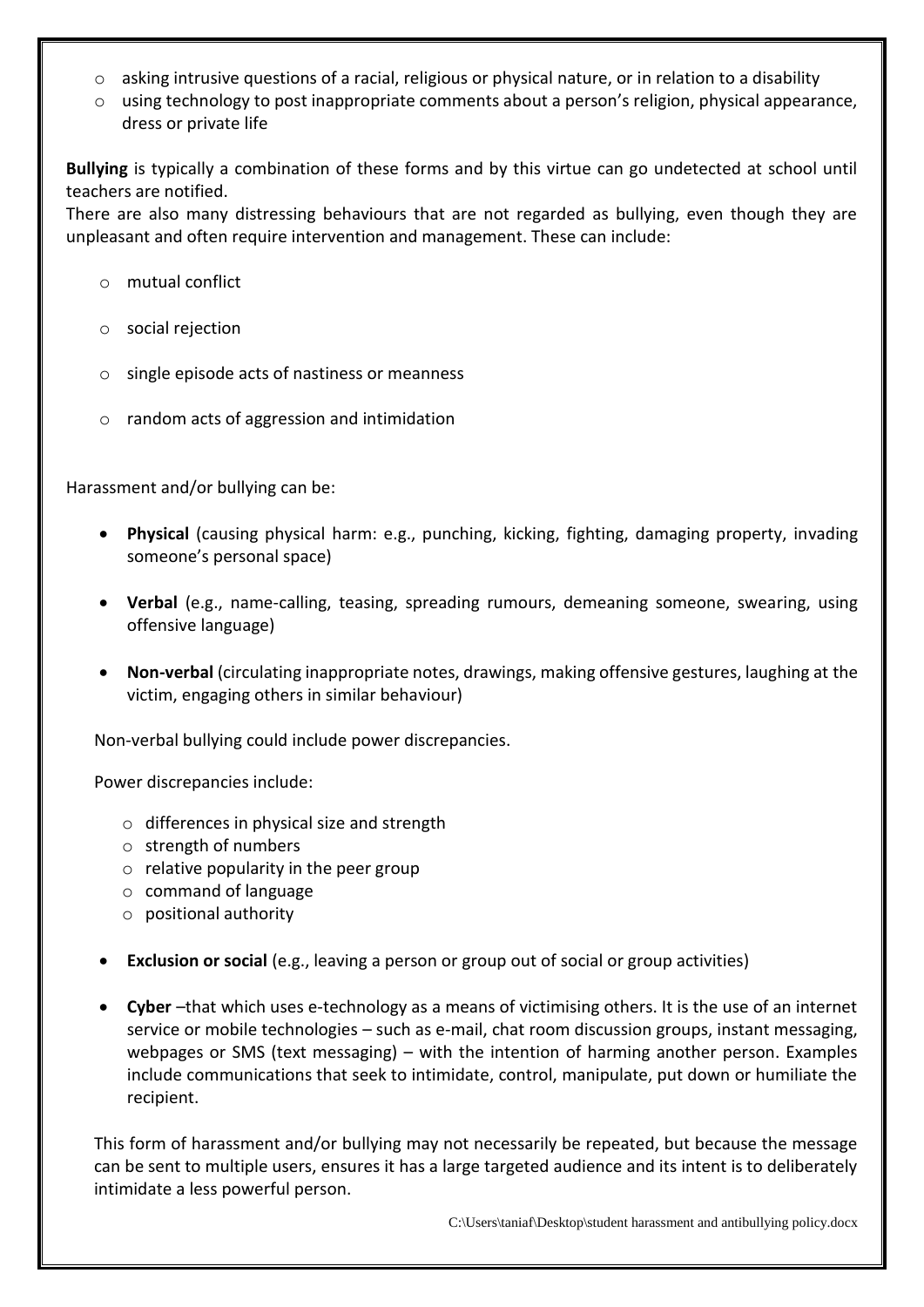- **Sexting**  when sending sexually explicit messages or photographs via electronic devices may lead to public humiliation
- **Victimisation** (e.g., standover tactics, extortion, picking on others and repeated exclusion)
- **Racial** (e.g., bullying which targets a person's race or religion)
- **Sexual** (e.g., touching or brushing up against another person in a sexual manner, using rude names, or commenting inappropriately about someone's sexuality or morals)
- **Continually overloading** a student with work, setting timelines that are very difficult to achieve, setting tasks that are beyond a student's ability
- **Property** (damaging or taking belongings, extortion)

## **Information and Guidelines for students – dealing with and reporting harassment and bullying:**

- In order to stop bullying, a victim must first make his/her feelings known to the perpetrator. For many children and adults this is a difficult task. He or she should, in the first instance, make it known that the comments, attention, contact or behaviour is unwelcome and offensive.
- If the bullying and harassment continues, the student should inform a member of staff of the situation. This person may be someone that the student feels they can trust (i.e. teacher / counsellor / sports coach / student leader etc).
- The role of "bystander" is also important in establishing and maintaining a bullying free school. Students seeing others being bullied are therefore strongly encouraged to report it.
- Inform students that all employees of WLPS have a duty of care to ensure that any harassment or bullying brought to their attention, or personally witnessed, is addressed as soon as possible. The school should treat any report of harassment or bullying seriously and sympathetically. It should follow up any complaint impartially and promptly.
- If the report is verified, the school should view the matter seriously and take appropriate action. Actions that WLPS take will depend on the nature and severity of the harassment or bullying, and the school's approach to the resolution of conflict, and may include:
	- $\circ$  dealing with the situation informally through a 'no blame' or 'shared concern' approach
	- o mediation
	- o counselling
	- o dealing with the situation through restorative practices.
	- $\circ$  taking disciplinary action in accordance with the school's discipline policy, i.e. community service, detention, suspension or expulsion against the harasser or bully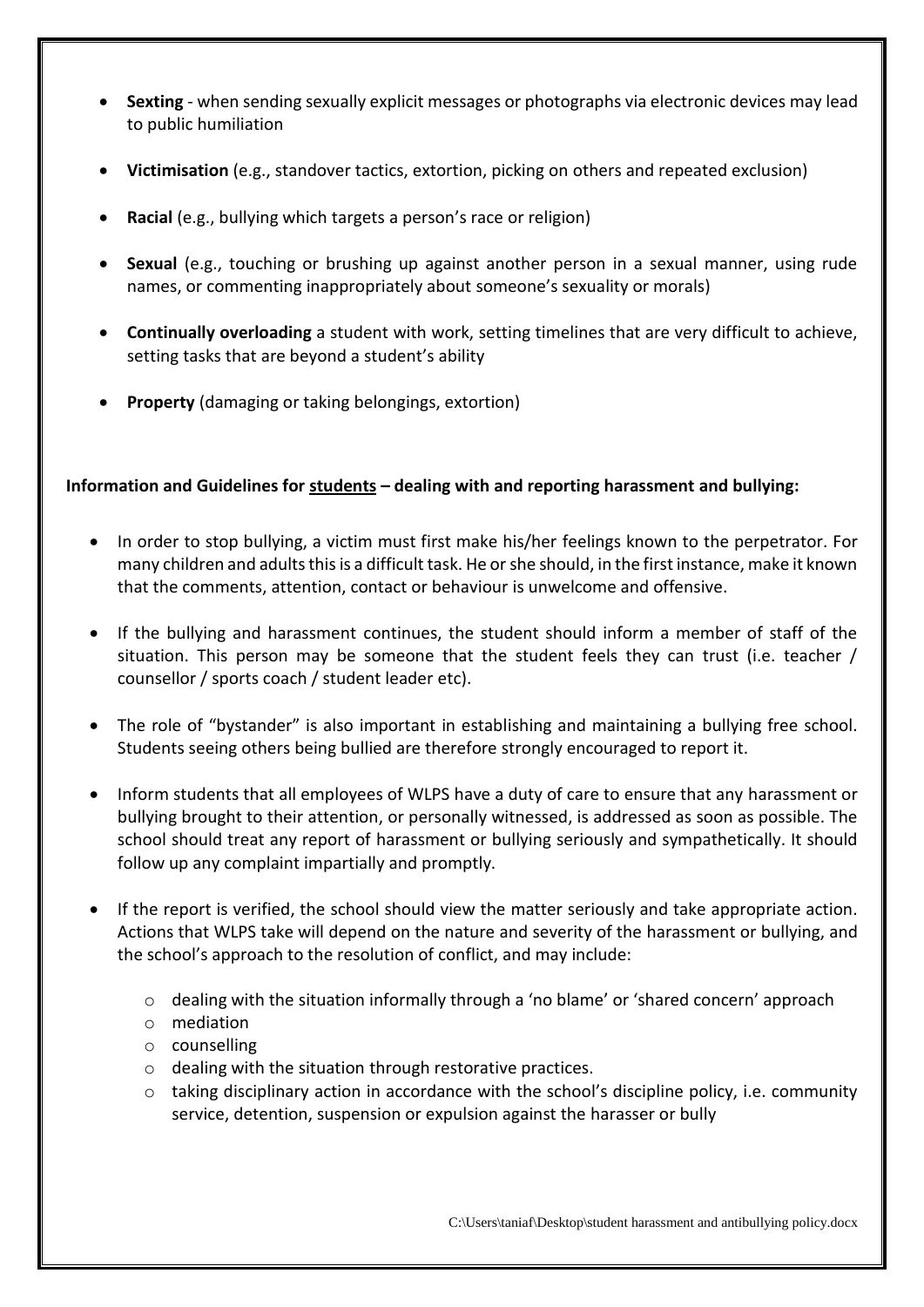- Inform students that harassment and bullying, and in particular cyber bullying and sexting, may also amount to criminal behaviour/charges in breach of legislation; e.g. assault, unlawful threats of stalking.
- WLPS will continue to review the resolutions and the wellbeing of the complainant and the alleged harasser or bully for a period, to ensure the actions taken have been effective in stopping the harassment or bullying.

#### **Responsibilities of the students:**

It is expected that all students at WLPS follow the following behaviour guidelines:

- o students must show respect for others and themselves
- o students must respect their own property and that of others
- $\circ$  students are to assist and encourage each other to perform to the best of their ability
- $\circ$  students must accept responsibility for their own behaviour; respecting individual differences and diversity
- o students are to be aware that their behaviour occurs as a result of choices, conscious or unconscious; all behaviour has consequences, which affects future opportunities
- $\circ$  irresponsible behaviour requires a response, which protects the rights and safety of students who want to learn; which supports the rights and safety of teachers to teach; which offers the student involved a chance to learn how to make a more responsible choice in the future
- $\circ$  if bullying behaviour is witnessed, students have the responsibility to respond according to the role of a bystander (as is taught throughout the school)
- o to use the 'five step approach' (ignore, turn back or walk away, ask them to stop, ask them to stop with more determined tone, ask for help from a teacher/adult) to solve conflict with another student, as developed by the student leaders of 2010
- $\circ$  to behave as responsible bystanders to assist in the prevention of bullying amongst peers
- $\circ$  to practice the skills taught in the well-being and social skills program/s ensuring the right to keep others' safe
- o be responsible digital citizens
- o follow the school's Student Harassment and Anti-Bullying Policy
- o report incidents of bullying according to the WLPS Student Harassment and Anti-Bullying Policy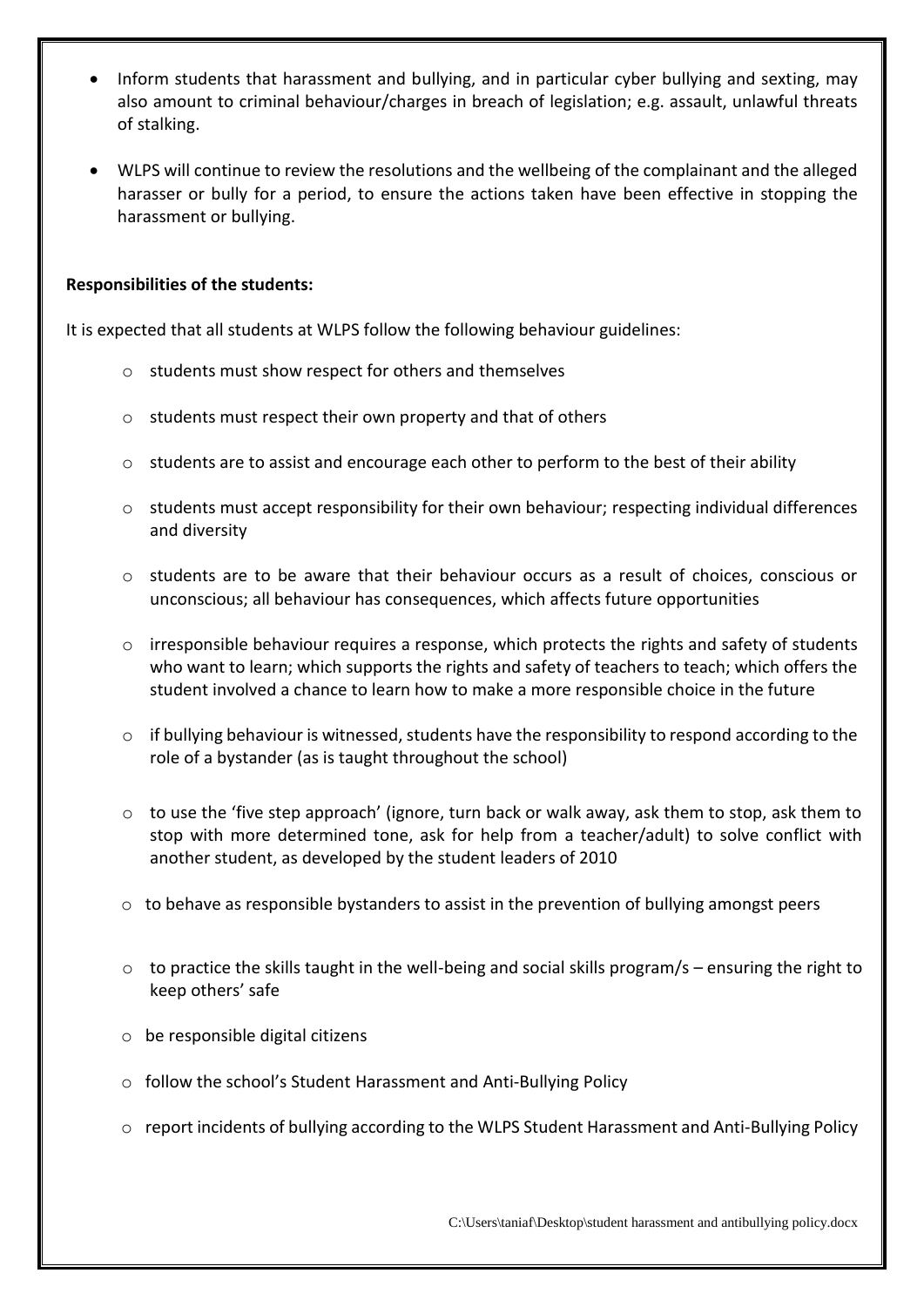# **See flow chart at the end of this policy**

## **Information and Guidelines for parents – dealing with and reporting harassment and bullying:**

#### How can I, as a parent, tell if my child is being harassed and/or bullied?

Children affected by harassment and/or bullying may not talk about it with their teachers or school staff. They may be afraid that it will only make things worse, or that it is wrong to tell tales or 'dob in' other students.

When people are harassed or bullied they may feel angry, embarrassed, frightened, humiliated or uncomfortable, scared or unsafe. That is why, as a parent or care-giver, you have an important part to play in helping the school, and your child, deal with harassment and bullying.

Some signs a child or young person is being harassed or bullied may be, but not limited to:

- o reduced ability to concentrate and learn
- o refusal to attend school, excuses not to go
- o unexplained cuts, bruises, or scratches
- o stolen or damaged possessions/clothing
- o headaches or stomach aches
- o asking for extra pocket money for food
- o acting out, tearfulness, sadness, lack of interest in usual activities
- $\circ$  unwillingness to discuss or secrecy about their online communications (e.g. mobile phone texts, Facebook comments).

Parents need to make their child aware that if the student is experiencing harassing or bullying behaviour that:

- the student should make it known to the perpetrator that the comments, attention, contact or behaviour is unwelcome or offensive
- if harassment and bullying continues, the student should inform a member of staff of the situation
- the school investigates the harassment and bullying complaints promptly and impartially
- appropriate action is taken as a result of the findings of the investigation into the harassment and bullying complaint

#### **Responsibilities of the parents**

Parents and caregivers have a responsibility to:

- o support their child/ren to become responsible citizens and to develop responsible on-line behaviour
- o be aware of the WLPS Student Harassment and Anti-Bullying Policy and assist their children in understanding bullying and harassing behaviour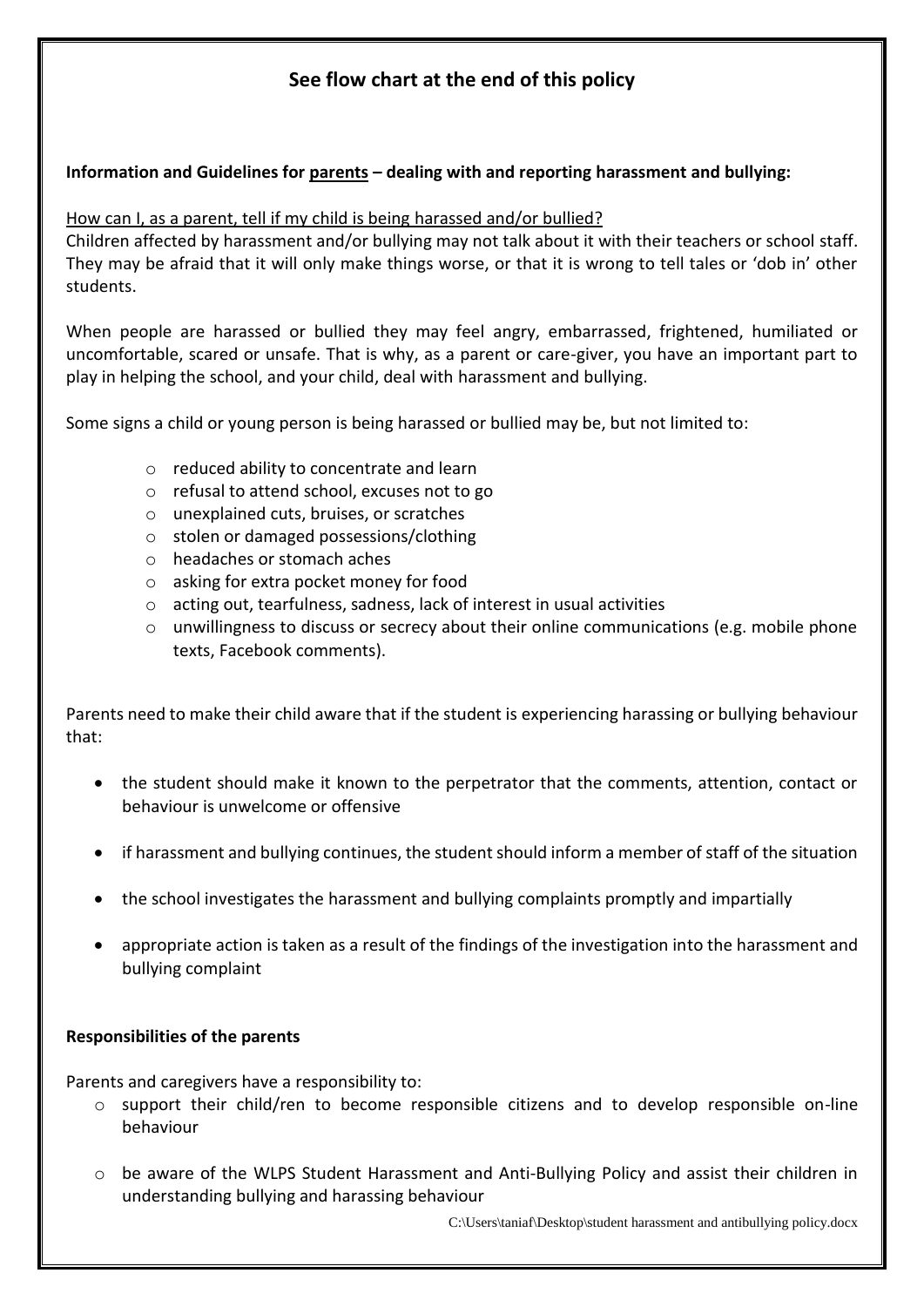- o support their children in developing positive responses to incidents of harassment and bullying that is consistent with the school's policy
- o report incidents of school related bullying behaviour to the school
- $\circ$  work collaboratively with and through the school to resolve incidents of bullying when they occur
- o support your child by using active listening skills
- o support your child in developing self-management skills when dealing with conflict
- o support the school by sharing concerns and seeking the school's understanding of events to provide a united front
- $\circ$  support good communication by following the school grievance procedure to inform of any ongoing or serious bullying incidents
- o Work with the school to develop social skills and resilience with your children
- $\circ$  Follow school protocol when dealing with issues relating to another student
- $\circ$  Responsibly supervise your children when they are on the internet or using digital devices
- o Model caring behaviour and tolerance when interacting with students, staff, parents and community members at school

## What should I do, as a parent, if I think my child is being harassed or bullied?

If you think your child is being harassed or bullied, you may feel anxious or sad. However, it is important that you try to stay calm and take the following steps:

- o listen calmly to your child
- o let your child know that telling you about the harassment or bullying was the right thing to do

#### Find out:

- $\triangleright$  what happened
- $\triangleright$  who was involved
- $\triangleright$  where it happened
- $\triangleright$  if anyone else saw, read, or heard it
- o talk with your child about what should be done
- $\circ$  make a note of what your child tells you to help you when you talk to the school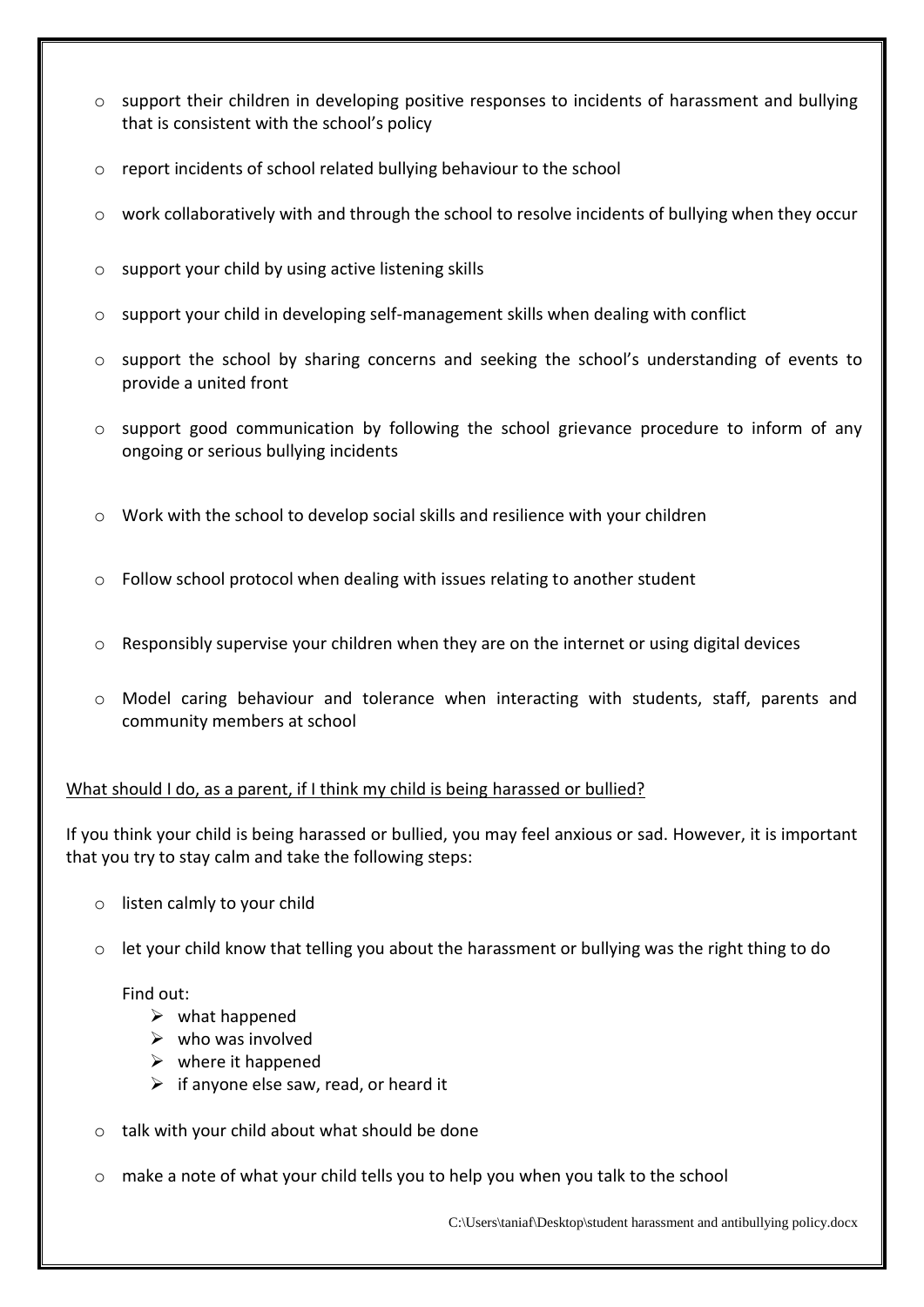o talk to the school

Note: These steps are also useful if you think that your child:

- has been involved in harassment or bullying of others
- as a bystander, may be affected by harassment or bullying of others
- as a bystander, has information and is concerned about other students being harassed and/or bullied

#### **Talk to the school**

Your child may not want you to talk about the harassment or bullying. However, it is important you let the school know so the problem can be worked out together.

- o Make a time to speak firstly to your child's teacher, in line with the school's Grievance Policy
- o Be as clear as possible about what happened
- o Ask the school what else you can do to help your child and the school to stop the harassment or bullying from happening
- o Keep in touch with the school, and let the staff know if problems continue.

It is important to raise this matter with the school and not to contact the student you believe has been the perpetrator or the parent of the student.

#### **Handling harassment and bullying complaints**

The following is a suggested process that may be followed in handling and investigating harassment and bullying complaints.

#### Level 1 Harassment and Bullying (low level)

Periodic thoughtless name calling, teasing, occasional exclusion or theft of belongings.

These incidents can be annoying and hurtful and can escalate and then involve more serious forms of bullying (Level 2 or 3). Teaching staff are responsible for dealing with harassment and bullying at this level.

- 1. Interview all involved individually.
- 2. Inform person bullying about the effects of bullying. The actions are not acceptable to the school.
- 3. Inform person bullied about ways to deal with bullying.
- 4. Meet perpetrator and complainant together if appropriate.
- 5. Impose appropriate consequence.
- 6. Monitor carefully what happens next and be prepared to intervene.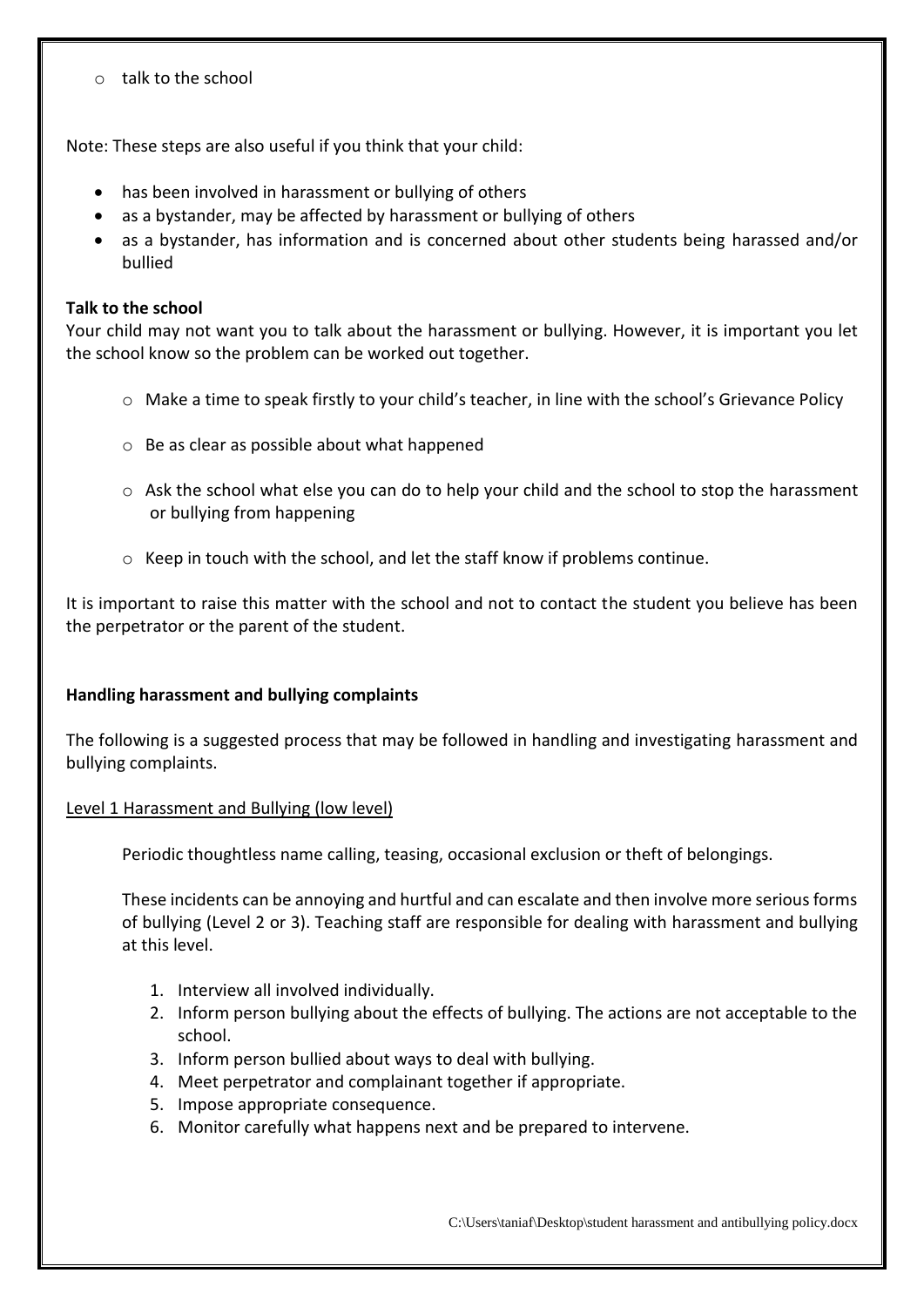## Level 2 Harassment and Bullying (ongoing, medium level)

Bullying at this level may be systematic and malicious over time. It may include cruel teasing, continual exclusion, minor threats or relatively minor physical abuse such as pushing, tripping or theft of property. It can escalate into more serious bullying (Level 3).

Follow the steps above and undertake the following:

- 1. Formally document what has happened and what action has been taken.
- 2. Contact parents/carers.
- 3. Implement counselling and mediation.
- 4. Provide opportunity for skills acquisition and support to modify behaviours.
- 5. Implement appropriate consequences (may include sanctions)

Year Level Coordinators, Counsellors supported by Leadership would generally deal with issues at this level.

## Level 3 Bullying and Harassment (ongoing, serious behaviour)

Bullying at this level is considered to be cruel, malicious and intense. It occurs over an extended period of time and is distressing to the person receiving it. It includes serious physical assaults and child protection issues, but is still considered severe if non-physical methods such as name-calling and exclusions are used. A member of the leadership team would be responsible for this action. Follow the steps above and undertake the following:

- 1. Undertake a formal investigation and document the process and outcomes.
- 2. Meet with parents/carers of those involved.
- 3. Recommend required educational activities (e.g. anger management).
- 4. If appropriate, enact suspension/exclusion processes.
- 5. Involve relevant agencies: e.g. police, and report to Child Abuse Report Line if required.

## **Student Harassment and Anti-bullying strategies**

The methods used by WLPS to discourage harassment and bullying may vary from time to time in response to certain circumstances and situations.

The following are some of the strategies that WLPS uses to discourage harassment and bullying behaviours:

- o Subject specific curriculum and student wellbeing programs that raise awareness relating to harassment and bullying
- o The Student Harassment and Anti-Bullying Policy is widely promoted to students, staff, parents/caregivers and the school community
- o A copy of WLPS's Student Harassment and Anti-Bullying Policy is included in student enrolment packages and is on the website
- $\circ$  Constructive strategies to deal with harassment and bullying should be implemented and may include: education in coping strategies; assertiveness training; problem solving and social skills; counselling and behaviour modification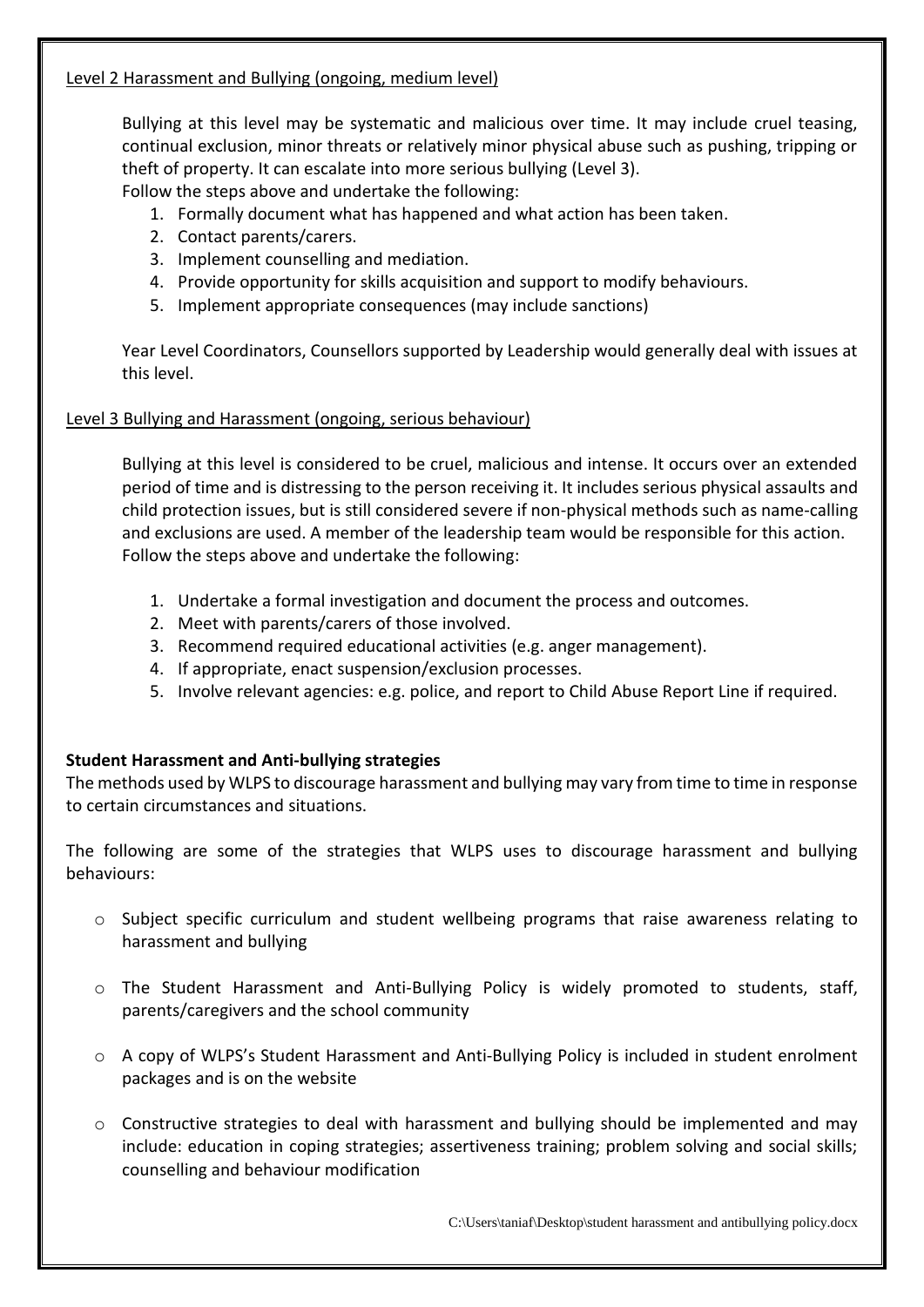- $\circ$  Implementation of programs that raise student awareness about harassment and bullying (including cyber bullying) be provided to discuss matters and aid development of attitudes
- $\circ$  Professional development for staff relating to harassment and bullying and proven strategies to address these issues in classrooms
- o Ensure effective pastoral support for students
- $\circ$  Incorporate anti-bullying guidelines in the student code of conduct and behaviour management policies
- o Use Chaplains and School Counsellors who have specialised skills in helping both victims of bullying and identified bullies
- o Have a student leadership team who support the WLPS's Student Harassment and Anti-Bullying policy and who students feel free to inform about any bullying
- $\circ$  Employ staff who model tolerance, empathy and acceptance of individual differences
- $\circ$  Encourage staff to take their supervision duties seriously so that they are actively monitoring when on duty
- o Review the WLPS Student Harassment and Anti-Bullying policy at regular intervals in order to ensure that it remains effective and relevant

#### **Responsibilities**

The WLPS Student Harassment and Anti Bullying Policy clearly identifies the responsibilities of school staff in relation to the implementation of a Student Harassment and Anti-Bullying policy and the management of associated issues.

#### **The Principal**

 $\overline{a}$ 

The Principal should ensure that the school implements a Harassment and Anti-Bullying Policy that:

- is developed collaboratively with students, school staff, parents, caregivers and the community
- ensures the adoption of the National Safe Schools Framework
- works in partnership with community organisations and parents to extend support to students and families (Information Sharing Guidelines for Promoting the Safety and Wellbeing of Children, Young People and their Families (ISG))<sup>1</sup>
- records all incidents of bullying and action taken
- follows up on all serious forms of bullying, including interviewing the victim and perpetrator, as well as their parents

<sup>&</sup>lt;sup>1</sup> As this is currently in a period of being reviewed, and until the Privacy Act (1988) and the National Privacy Principals have been reformed consent is required by parents/guardians.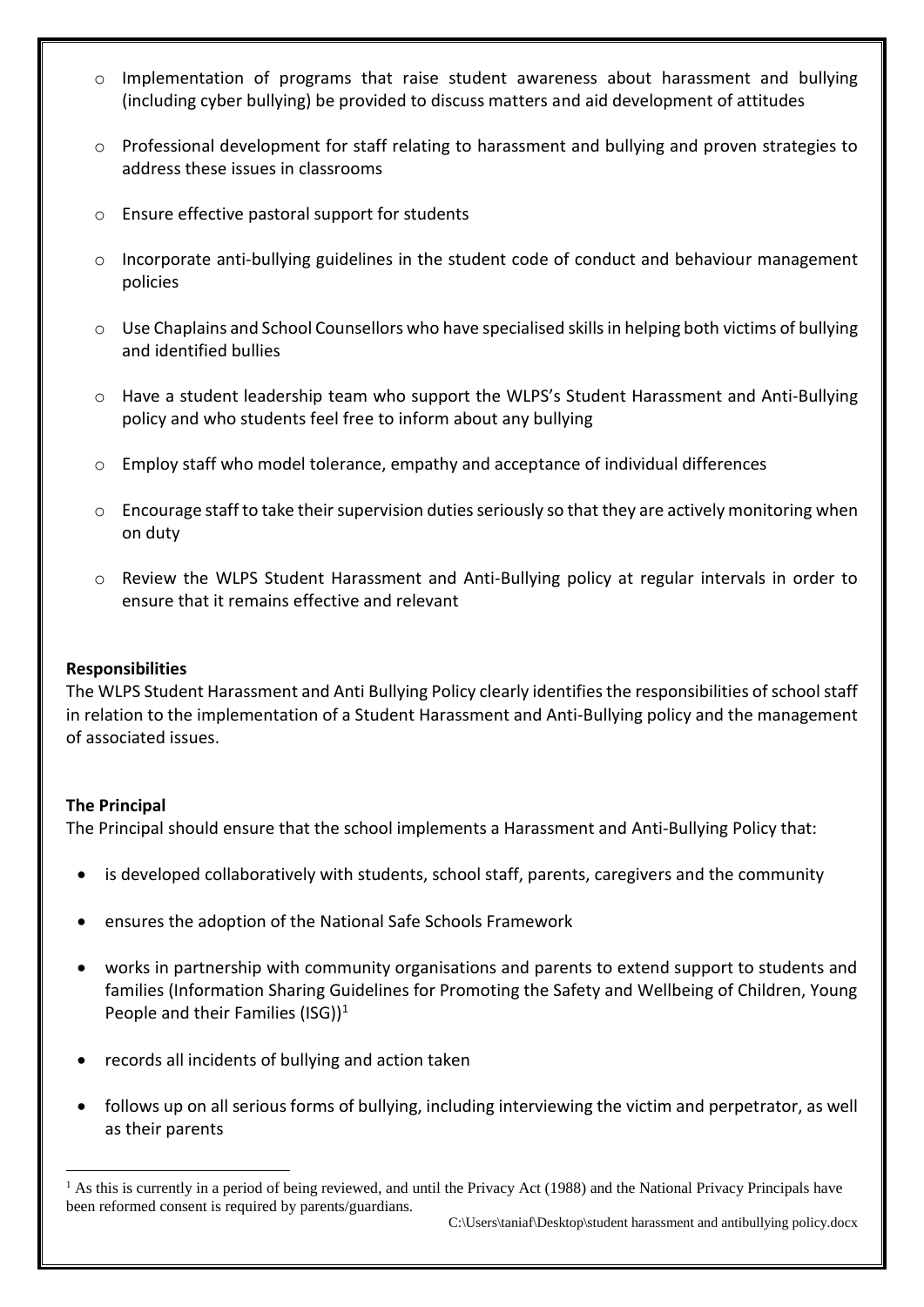- follows through with consequences of bullying behaviour
- includes strategies for:
	- o developing a shared understanding of harassing and bullying behaviour that captures all forms of harassment and bullying (including cyber bullying)
	- o developing a statement of purpose that outlines individual and shared responsibilities of students, parents, caregivers and teachers for preventing and responding to harassing and bullying behaviour
	- $\circ$  maintaining a positive climate of respectful relationships where harassment and bullying are less likely to occur
	- o developing and implementing programs for bullying prevention
	- o embedding anti-bullying messages into curriculum
	- $\circ$  developing and implementing early intervention support for students who are identified by the school as being at risk of developing long-term difficulties with social relationships
	- o developing and implementing early intervention support for those students who are identified at or after enrolment as having previously experienced bullying or engaged in bullying behaviour
	- $\circ$  empowering the whole school community to recognise and respond appropriately to harassment, bullying and victimisation and behave as responsible bystanders
	- $\circ$  developing and publicising clear procedures for reporting incidents of bullying to the school
	- $\circ$  responding to incidents of harassment and bullying that have been reported to the school quickly and effectively
	- $\circ$  matching a planned combination of interventions to the particular incident of harassment or bullying
	- o providing support to any student who has been affected by, engaged in or witnessed bullying behaviour
	- $\circ$  providing regular updates, within the boundaries of privacy legislation, to parents or caregivers about the management of incidents
	- $\circ$  identifying patterns of harassment and bullying and responding to such patterns
	- o monitoring and evaluating the effectiveness of the WLPS Student Harassment and Anti-Bullying Policy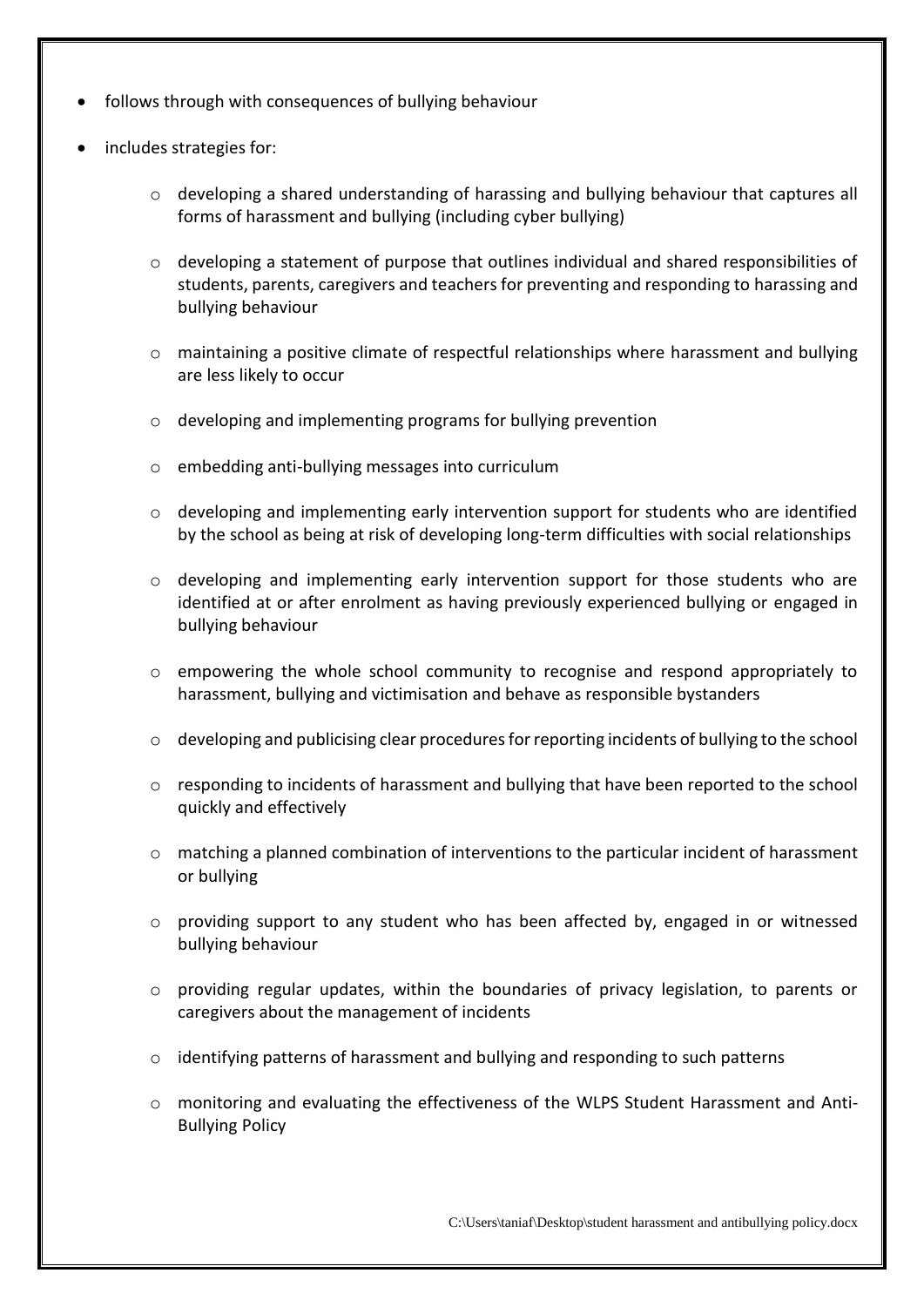## **School staff**

School staff have a responsibility to:

- respect and support students
- model and promote appropriate behaviour
- have knowledge of the school policies relating to harassment and bullying
- respond in a timely manner to incidents of harassment and bullying in accordance with WLPS Student Anti-Bullying and Harassment Policy.

In addition, teachers have a responsibility to provide curriculum and pedagogy that supports students to develop an understanding of bullying and harassment and its impact on individuals and the broader community. Therefore staff are to:

- o Comply with the 'Code of Conduct for Staff at WLPS' policy
- o Have read and signed to the effect, the WLPS Child Safe Policy
- o Implement a school-wide Code of Conduct, specifying what is and is not appropriate behaviour in the classroom and around the school
- o Model caring behaviour and tolerance towards students, parents, staff and community members
- $\circ$  Teach social and emotional skills (e.g. listening, negotiation, sharing, responding with empathy) in all areas of the curriculum at all year levels
- o Teach skills and understandings to promote cyber safety and for countering harassment, aggression, violence and bullying
- $\circ$  Teach skills and understandings related to personal safety and protective behaviours
- o Teach proactive strategies for social inclusion through a Student Social Skills Program (eg. What's the Buzz?)
- $\circ$  To follow up on all incidents of bullying, recording and passing on the information to the principal
- o Provide opportunities for student ownership and decision making
- o Provide regular opportunities for student forumsto discuss possible Bullying 'hotspots' eg. surveys, SRC, assembly etc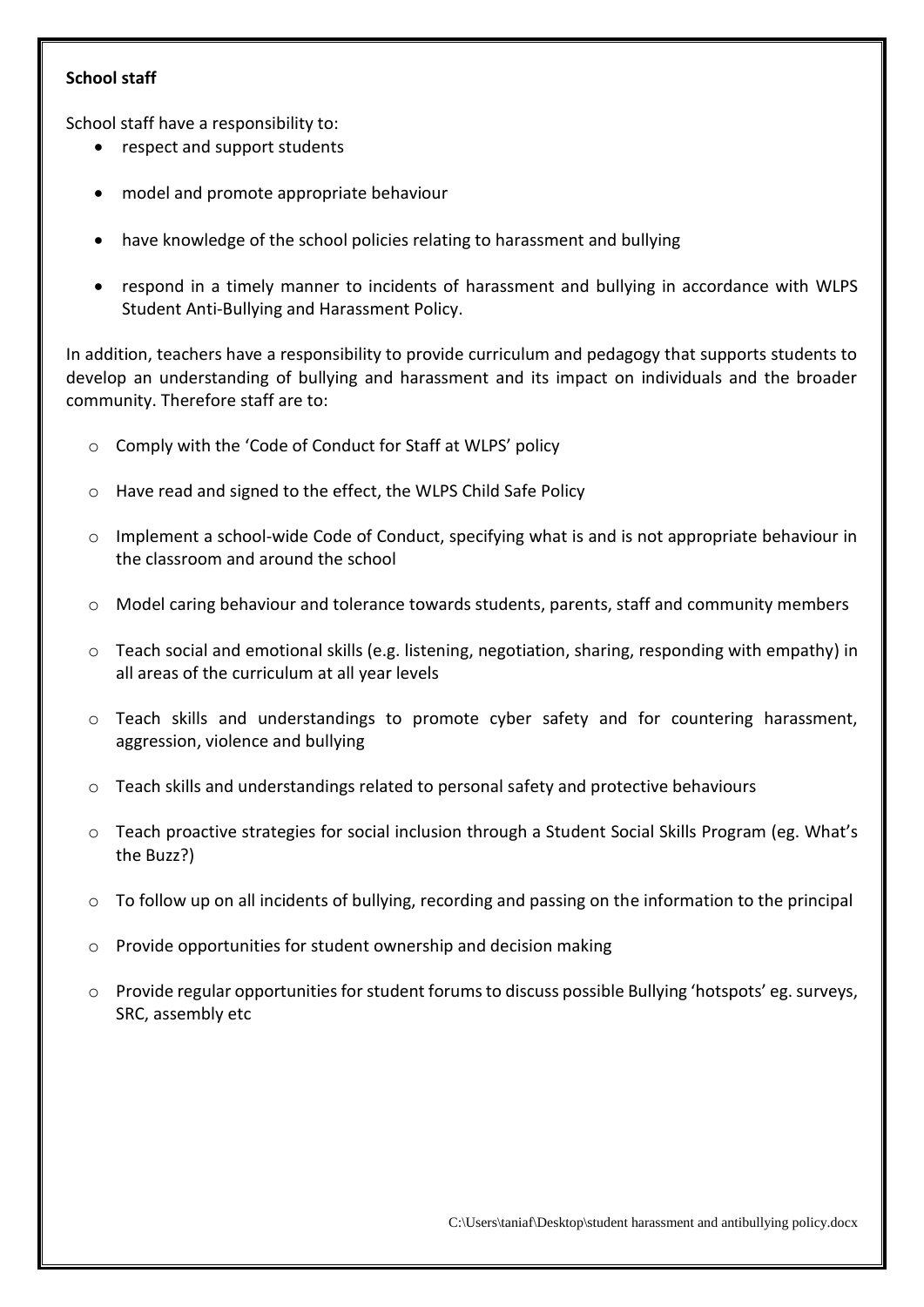## **The school community**

All members of the school community have a responsibility to:

- model and promote positive relationships that respect and accept individual differences and diversity within the school community
- support WLPS Student Harassment and Anti-Bullying Policy through words and actions
- work collaboratively with the school to resolve incidents of bullying when they occur

## **Strategies Waikerie Lutheran Primary School will use to Prevent Bullying Incidents**

- Talk regularly and openly about bullying behaviour
- Teach lessons to promote self-awareness, self-esteem, networking, tolerance, social skills, positive self-talk, resilience and assertiveness by using a variety of appropriate programs
- Emphasise the role of bystanders/onlookers as a powerful anti-bullying group
- Support all people involved in the incidents of bullying and provide an environment to promote change
- Promote anti-bullying through lessons, parent newsletters, displays etc.

#### **Consequences for Breaches of Standards of Behaviour**

All forms of Bullying will be taken seriously. Consequences of bullying behaviour will be as outlined in the Behaviour Support Manual. The process of Restorative Practices will be used in managing bullying behaviour, enabling both the perpetrator and victim an opportunity to understand the effect of their behaviour (empathy) and be a part of the restorative process. The Principal will reserve the right to discipline in the manner seeming fit for the offense. Where repeated occurrences of bullying occur, internal/external suspension may result; in extreme cases where no remorse is shown, exclusion/expulsion may result.

#### **Procedure for Reporting Incidents of Bullying Behaviour**

- Students need to approach their classroom teacher to discuss any concerns they may have regarding another student so that the teacher can deal with it on a pastoral care level
- Students complete a harassment incident report stating what happened, when it happened and who was there
- Students may make a report as a bystander, with the understanding they are reporting, not dobbing, with a concern for others' welfare, not to promote their own standing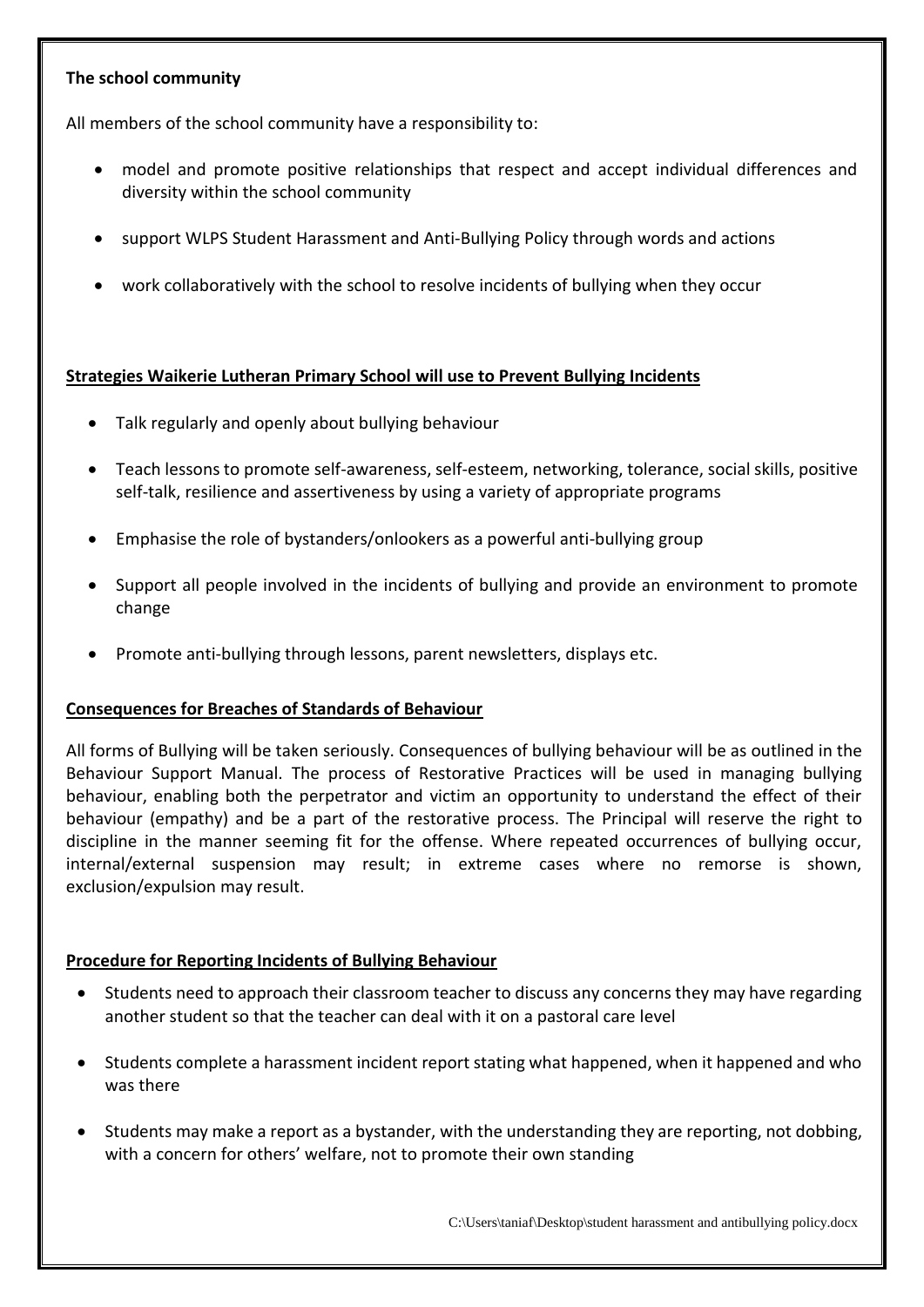- Serious cases of bullying behaviour witnessed by a staff member will be referred to the Principal via an incident report
- All serious claims of bullying will be directly followed up by the Principal, contacting the parents/guardians of all involved
- In the case of a complaint made against a staff member, a formal investigation will be conducted
- In line with the current Child Safe Policy, incidents will be treated in accordance with policy and logical consequences will be implemented
- All reports of bullying will be recorded and filed with the Principal for future reference
- All reports made will be treated with confidence, respecting the needs of the complainant
- If parents are not satisfied with the resolution of the complaint, they should follow the *Guideline for Problem Solving Protocol – School Adults* in line with the Grievance Policy.

#### **Evaluation:**

• This policy will be reviewed as part of the school's three-year review cycle.

This policy was last ratified on the 16.8.2017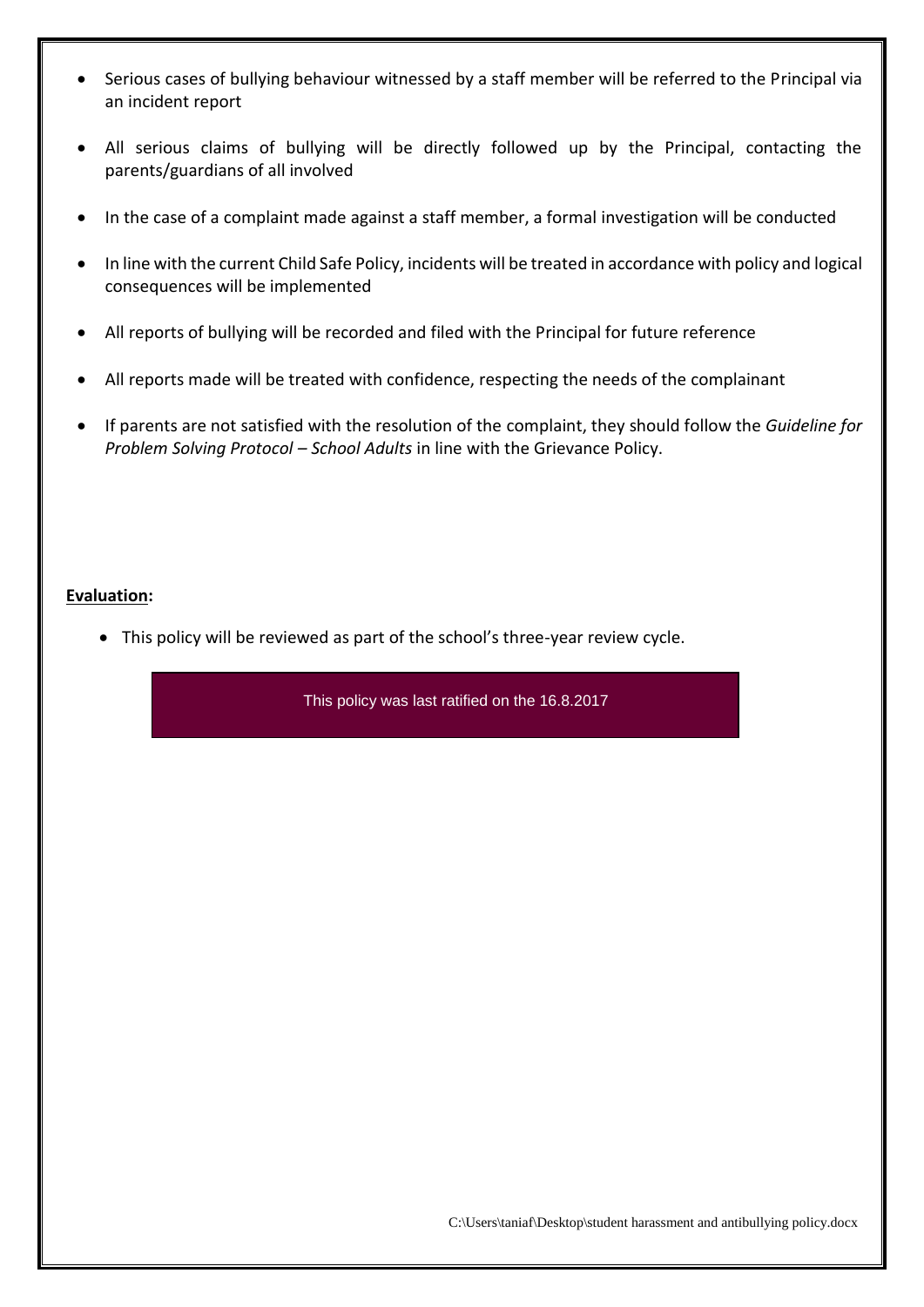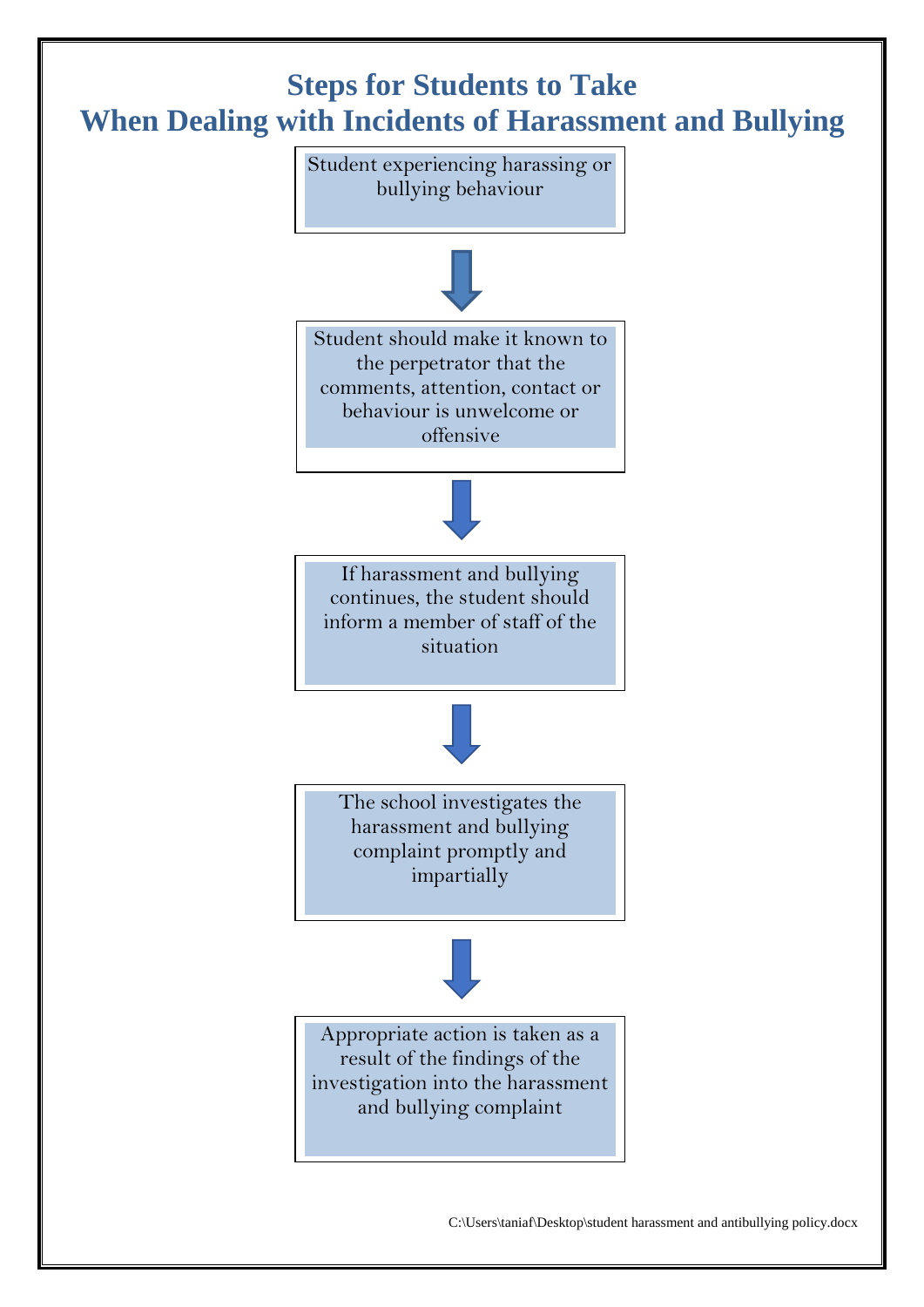|                                                      | Harassment/Bullying Incident Report   |                                                                         |       |              |
|------------------------------------------------------|---------------------------------------|-------------------------------------------------------------------------|-------|--------------|
|                                                      |                                       | Year level ________________ Date: _____/___                             |       |              |
| When did this happen?<br>Recess<br>Specialist lesson | On the bus<br>Lunch<br>Outside school | Before school<br>Class time<br>Other                                    |       | After school |
| <b>Nature of harassment</b>                          |                                       |                                                                         |       |              |
| verbal                                               | racial                                | physical                                                                | cyber |              |
| Name of offender/s?                                  |                                       |                                                                         |       |              |
| <b>What happened?</b>                                |                                       |                                                                         |       |              |
|                                                      |                                       |                                                                         |       |              |
|                                                      |                                       |                                                                         |       |              |
|                                                      |                                       |                                                                         |       |              |
|                                                      |                                       |                                                                         |       |              |
|                                                      |                                       |                                                                         |       |              |
|                                                      |                                       |                                                                         |       |              |
|                                                      |                                       |                                                                         |       |              |
|                                                      |                                       |                                                                         |       |              |
|                                                      |                                       |                                                                         |       |              |
|                                                      |                                       |                                                                         |       |              |
|                                                      |                                       |                                                                         |       |              |
|                                                      |                                       |                                                                         |       |              |
|                                                      |                                       |                                                                         |       |              |
|                                                      |                                       |                                                                         |       |              |
|                                                      |                                       |                                                                         |       |              |
|                                                      |                                       |                                                                         |       |              |
|                                                      |                                       |                                                                         |       | <b>PTO</b>   |
|                                                      |                                       | C:\Users\taniaf\Desktop\student harassment and antibullying policy.docx |       |              |